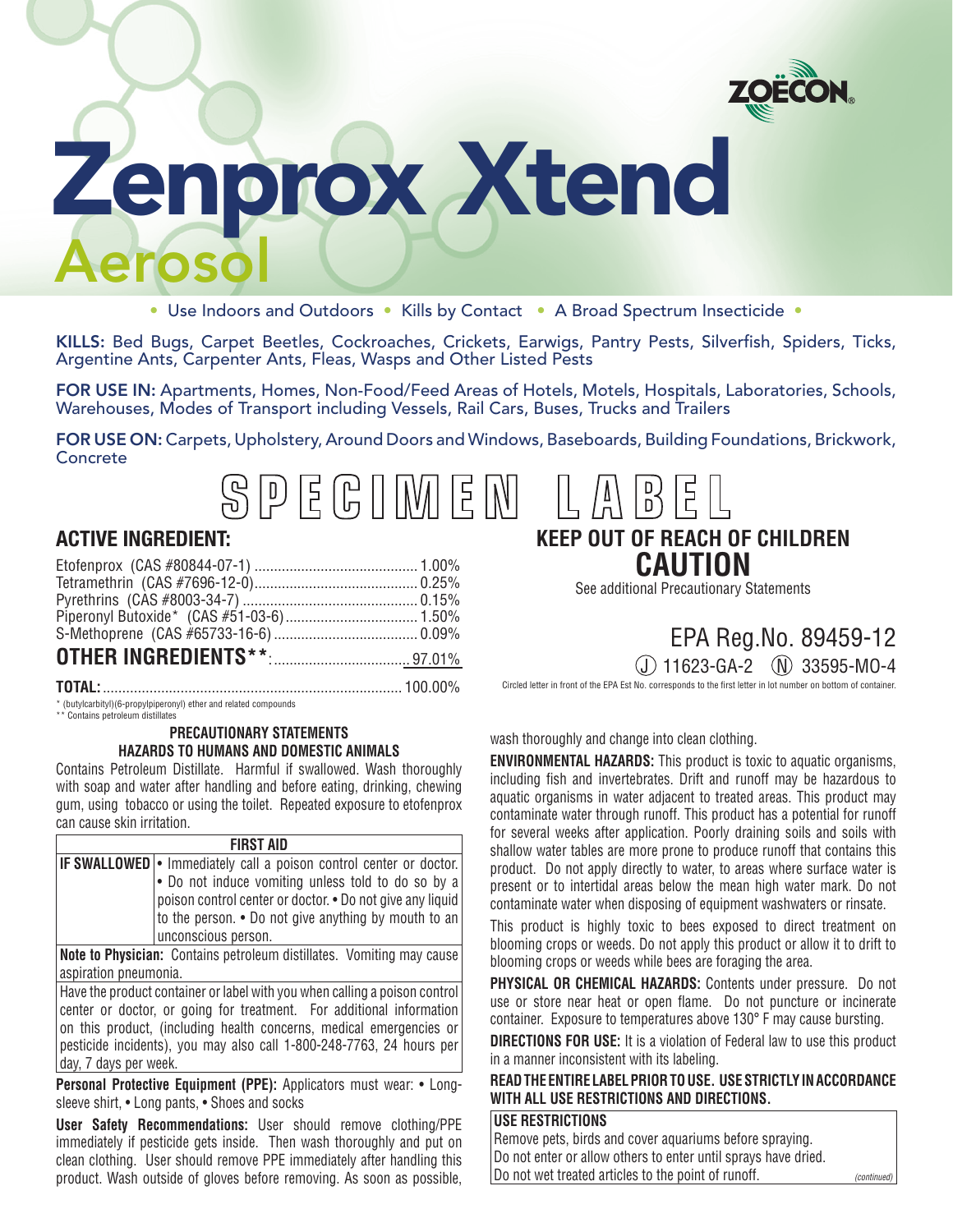Do not use treated articles until sprays have dried.

Do not apply this product in a way that will contact workers or other persons either directly or through drift. Only protected handlers may be in the area during application.

Do not apply when food is present.

Do not use in food areas of food handling establishments, restaurants, or other areas where food is commercially prepared or processed. Do not use in serving areas while food is exposed or facility is in operation. Serving areas are areas where prepared foods are served, such as dining rooms, but excluding areas where foods may be prepared or held. In the home, all food processing surfaces and utensils should be covered during treatment or thoroughly washed before use. Exposed food should be covered or removed.

Do not use in dairy barns.

Do not use in aircraft cabins.

Do not apply directly to impervious horizontal surfaces such as sidewalks, driveways, and patios except as a spot or crack and crevice treatment. During application, do not allow pesticide to enter or run off into storm drains, drainage ditches, gutters, or surface waters.

Do not make applications during rain.

All outdoor applications, if permitted elsewhere on this label, must be limited to spot or crack and crevice and void treatments only, except for the following permitted uses, if allowed elsewhere on this label:

- 1) Applications to the side of a building, up to a maximum height of 3 feet above grade
- 2) Applications to underside of eaves, soffits, doors, or windows permanently protected from rainfall by a covering, overhang, awning, or other structure
- 3) Applications around potential pest entry points into buildings, when limited to a surface band not to exceed one inch in width.

**USE INFORMATION:** Zenprox® Xtend Aerosol provides effective kill of listed pests in and on buildings and structures and their immediate surroundings and on modes of transport. Permitted areas of use: apartment buildings, residential homes, garages, kennels, on pet bedding, furniture, and other inanimate objects infested with fleas, out buildings, barns, hospitals, and the non-food/feed areas of hotels, motels, commercial, industrial or office buildings, laboratories, mausoleums, nursing homes, private residences, schools, veterinary clinics, stores, utilities, warehouses, and in non-food areas of restaurants, food manufacturing, processing, and servicing establishments, and on transportation equipment: vessels, rail cars, aircraft (do not use in aircraft cabins), buses, trucks and trailers. The Insect Growth Regulator ingredient in this product provides 7 months' protection by preventing flea eggs from ever developing into biting fleas.

**INDOORS:** Hold container with nozzle pointed away from you. Can be used as a surface or spot, crack and crevice, or void treatment. For applications as a crack and crevice or void treatment, insert supplied extension tube into actuator and apply product. For application as a spot spray, use supplied alternate actuator. For application as a crack and crevice spray, spray at a rate of 2 seconds per linear foot. For application as a spot spray, treat surface until slightly wet. The 360º valve allows the product to be sprayed upright or upside down to facilitate applications. Do not reapply more often than every 14 days.

Bed Bugs – Thoroughly inspect areas of suspected bed bug infestation and note potential harborage sites or actual infestations. Kills bed bugs and their eggs.

Apply on mattresses as a spot treatment to mattress seams, edges, and tufts of bed only. Focus applications on seams and folds. Do not use on pillows, bed linens or clothes. Do not treat entire surface area of mattress. Allow mattress to dry thoroughly before replacing pillows and/or bed linens.

Bed bugs may also harbor in areas of the room away from the bed. Apply as a broadcast, crack and crevice, void, or spot application where evidence of bed bugs occurs. This includes bed frames, box springs, inside empty drawers and clothes closets, night stands, floors around the bed, and other furniture in the room, carpet edges, high and low wall moldings (such as floor molding or window casings), wall voids, behind wall hangings and mirrors, wallpaper edges and popcorn ceilings. Remove all clothes and other articles from dressers or closets before application. Take bed apart. Treat joints and channels if hollow, such as square or round tubing, and see that interior framework is treated. Apply as a surface application to carpeting, drapes, and flooring at the rate of 16 ounces per 500 ft². Allow all treated areas to dry thoroughly before use. If evidence of bed bugs is found in/on mattresses, use products approved for full coverage.

House Dust Mites: Apply as a surface application to carpeting, drapes, inside and on box springs, under beds, and flooring or other harborage sites at the rate of 16 ounces per 500 ft².  $\,$  Zenprox® Xtend Aerosol may be applied as a spot treatment to mattress seams, edges, and tufts of bed only. Focus applications on seams and folds. Do not use Zenprox® Xtend Aerosol on pillows, bed linens or clothes. Do not treat entire surface area of mattress. Allow mattress to dry thoroughly before replacing bedding.

Carpet Beetles (Black, Furniture and Varied): Spray on and under edges of floor coverings, under rugs and furniture and in closets or other localities where these insects are found.

To kill Cockroaches, Ants (excluding Pharaoh and Harvester Ants), Brown Marmoted Stink bugs, Asian Lady Beetles, Crickets, Earwigs, Firebrats, Fleas, Silverfish, Spiders, Sowbugs, and Ticks: Apply as a crack and crevice, void or spot treatment in areas where these pests crawl and hide, especially on hidden surfaces around sinks and storage areas, along and behind baseboards, around doors and windows, behind and under refrigerators, cabinets, sinks and stoves, and on the underside of shelves, drawers, bookcases and other areas where pests are seen.

Earwigs, Flies, Mole Crickets, Pillbugs, and Sowbugs: Apply around doors and windows and other places where these pests may enter premises. Treat baseboards, storage areas and other locations where these pests are found.

Pantry Pests – Exposed Stages of Saw-toothed Grain Beetles, Flour Beetles (Red and Confused), and Cigarette Beetles: Treat exposed stages. Remove all foodstuffs, utensils and shelf paper from area to be treated. Discard used shelf paper and any infested foodstuffs. Apply spray to shelves and in cracks and crevices behind and under cupboards and cabinets. Allow spray to dry prior to replacement of shelf paper, food and utensils.

Spiders (including Brown Recluse and Black Widow): Apply along voids and behind baseboards, to window and door frames, corners, pipes, storage localities, attics, crawl spaces and other areas over which these pests may crawl.

Ants: (excluding Pharaoh and Harvester Ants) Spray around ant trails and mounds, doors and windows and other places where ants enter premises. Spray around nests hidden under steps, brickwork, concrete, landscape material, retaining walls, etc. Break apart accessible nests and spray on and around debris.

**IMPORTANT:** Keep people and pets out of areas during treatment. Do not apply directly to pets or animals. Vacate room after treatment, and ventilate until surfaces are dry before reoccupying. To eliminate fleas/ticks on pets, use only products approved for such uses.

Fleas in Buildings: This product is generally non-staining, however, in questionable locations, test in an inconspicuous area before treating. Cover and unplug aquariums before spraying.

For Flea Infestations, this product treats 125 sq ft per oz. To treat carpet and other areas of suspected flea infestation, hold container upside down 2-3 feet from surface, point actuator towards the surface and push button.